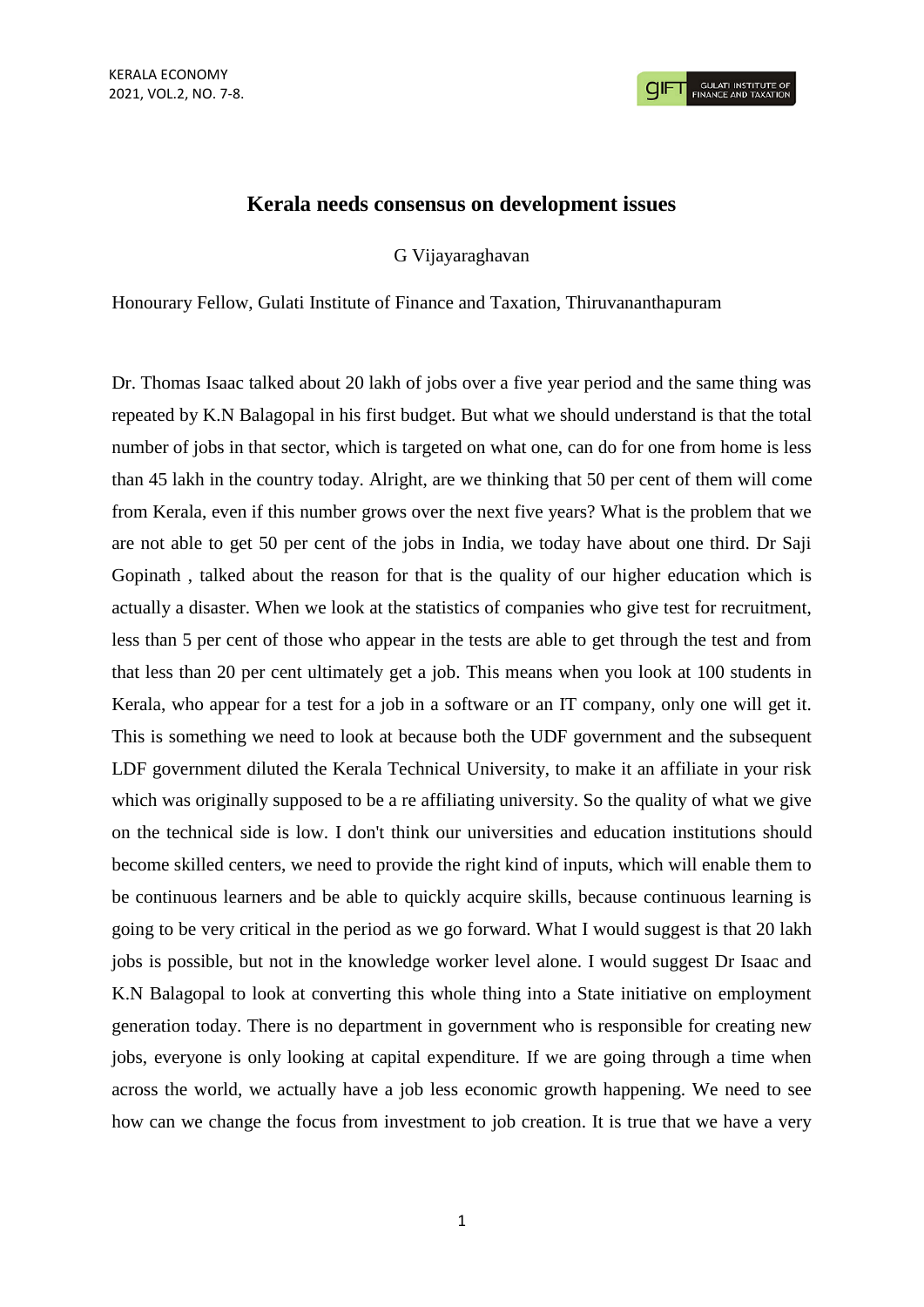KERALA ECONOMY

large number of housewives, where you get an unemployed, but they are not in a position to take on these jobs today. There are companies prepared to give jobs to people who have taken a break in their career to do it, but, unfortunately, is not finding the right skill set.

Let me come to the second point, and this is something which I think is the right opportunity today. It is probably the best time to really create a political consensus on how Kerala's development should happen. I would say that that is the shape, you can be taken by the government, you will have civil society will work with you on and that is something which is to be done.

The third point that I have to see is that the tools for looking at tax evasion on the GST are available, we need to apply those tools and ensure that our compliance on tax is substantially higher than what it is today. None of the numbers which you see today in terms of our tax collection or the kind of overspending etc, justify the level of tax collection that we have. I am not in favor of introducing a digital tax or an additional income tax because the moment you do that people will go for jobs in another State. So they will go elsewhere it works I'm not in favor of that, but I think compliance should increase and we need to look at that I also think that today, because we have gone through a major crisis. It is the best time to start thinking of introducing a participatory social security net, which is sector specific. The tourism sector, you can have a participatory social security net, the IT sector, you can have a participatory social security net, in addition to provident fund and I would request that the government seriously think about working on that the next one. I am happy that there are some points or direction, which is coming up in the area of plantation and they're talking about what more things can we add. I think we should be very open there that has been revolutionary about it. Let us say that you give the farmers, the freedom to cultivate whatever they want, otherwise you're going to say tomorrow Rambutan, then you know suddenly everybody starts cultivating Rambutan the market falls. Then you won't get any price for that. So don't do that, give the farmer, the right to cultivate whatever they want, don't allow real estate development there you can allow food processing, value added on agriculture, nothing more than that. I would also suggest one more thing is to allow them to get us some of the land to be allotted to their workers so that accommodations can be built by the workers for themselves. so I would say, look at the complete reform breaking that upskill , I said earlier,